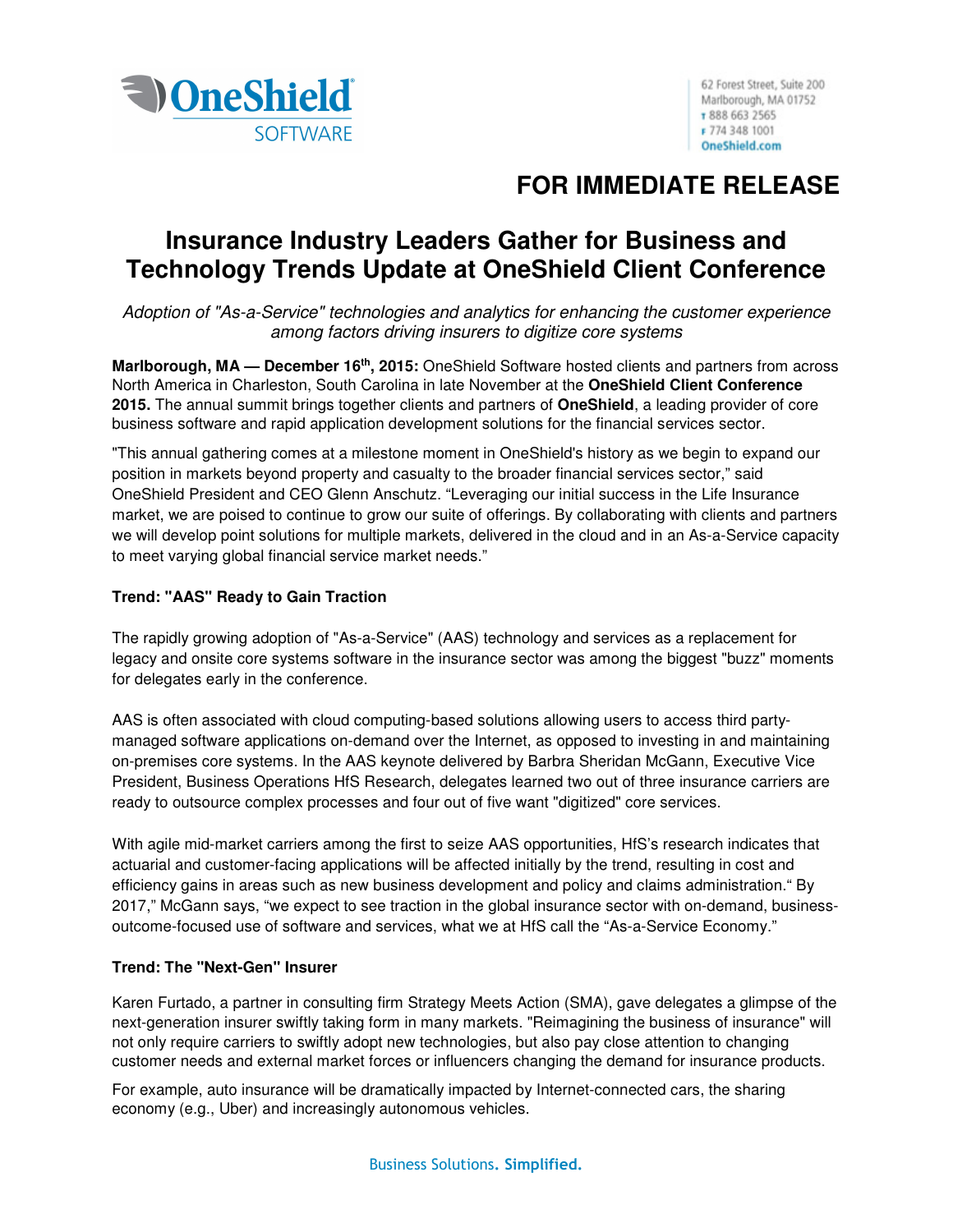#### **OneShield Software: Continued Growth and Financial Services Market Expansion**

Leveraging its acclaimed application development platform, and the capability to rapidly automate and digitize complex core business processes, OneShield announced its intention to expand its extensive portfolio of products beyond the insurance sector to other financial services markets.

OneShield Software will leverage their extensive market experience to create standalone, subscription priced and cloud-based AAS solutions for the broader financial services markets.

Not losing ground in its principal market, OneShield was pleased to share how the company remains focused on expanding its client base, evolving industry partnerships and continuing to innovate on its insurance portfolio of products. A key achievement in the past year was the launch of OneShield Billing and OneShield Claims, for OneShield Enterprise, the company's flagship product. OneShield Claims, specifically, "completes-the-suite" of OneShield's enterprise platform using its open architecture and "Power of One" philosophy – one platform, one toolset, one common object model.

#### **OneShield Client Recognition Ceremony**

Six insurance industry leaders were honored at the conference for achieving significant milestones in a variety of categories of innovation, including:

- **Trailblazer Recipient**: Advantage Insurance Holdings Ltd. of Grand Cayman, Cayman Islands
- **10-Year Milestone Recipient**: The Hanover Insurance Group of Worcester, MA
- **Innovation Recipient:** Erie Insurance of Erie, PA.,
- **Strategic Product Use Recipient:** Travelers Canada of Toronto, ON
- **Largest Volume Recipient:** Switzerland-based Allied World Assurance Company
- **Total Cost of Ownership (TCO) Achievement Recipient:** Privilege Underwriters Reciprocal Exchange (PURE) of White Plains, NY

#### **Partnering for Excellence**

As OneShield continues to build their partner alliances, their demonstrated commitment to these business relationships was illustrated by the record number of market partners who participated in the conference, including:

- Inforce Technologies
- MFX
- NIIT Technologies
- NTT DATA
- Premium Consulting
- Xpertdoc Technologies

Together with OneShield employees, clients and partners alike collaborated in sessions that aimed to fulfill the conference theme of "Partnering for Excellence."

#### **Defining the OneShield Roadmap: Driven by Customer Needs**

In addition to working sessions hosted by OneShield throughout the conference, key delegates also participated in OneShield's Technology Leadership Group (TLG) 2.0. Working with the OneShield Management Team, delegates offered input for future product investments, articulated priorities for product enhancements, and discussed the near and long-term product and technology vision for OneShield Software.